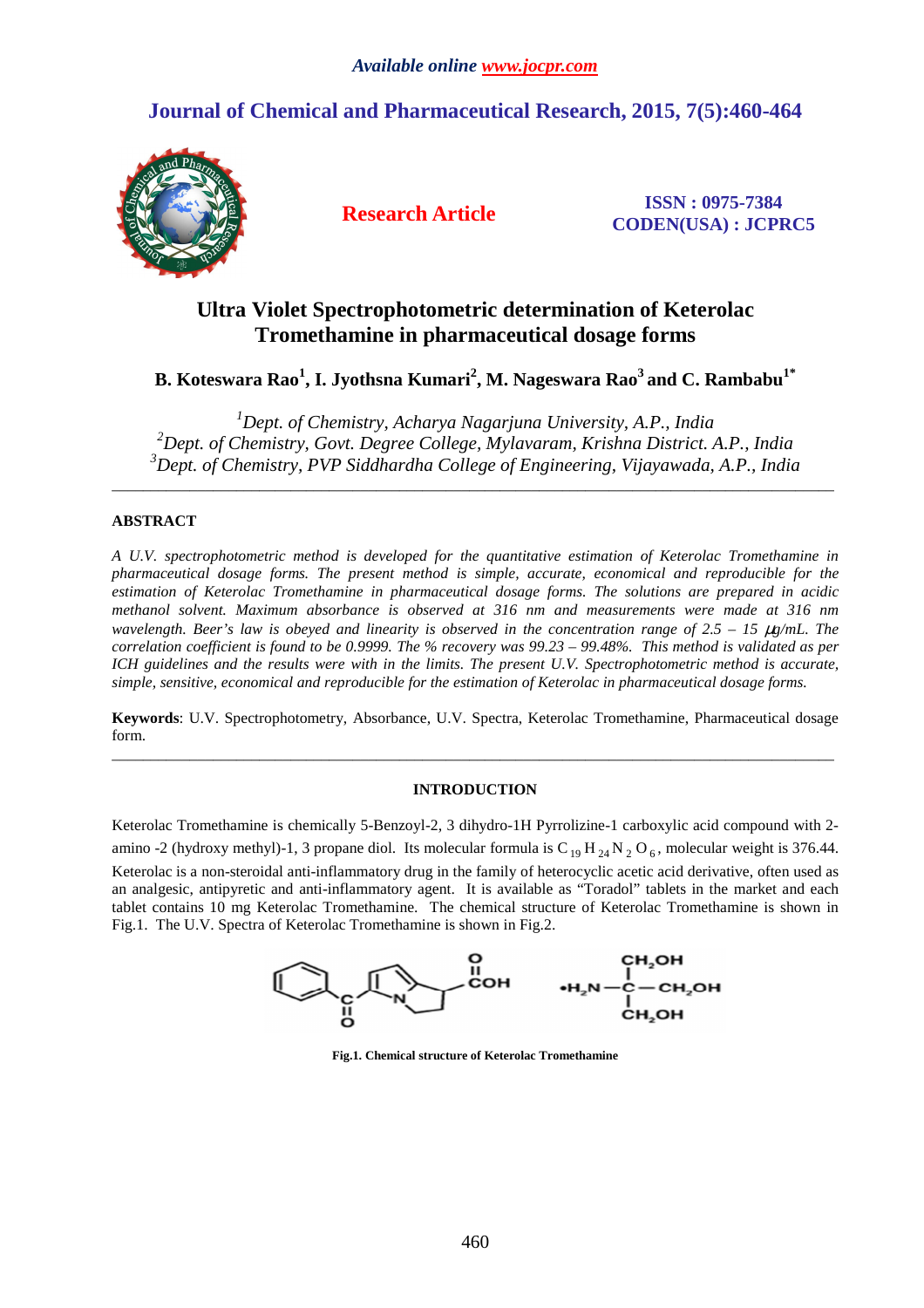

*\_\_\_\_\_\_\_\_\_\_\_\_\_\_\_\_\_\_\_\_\_\_\_\_\_\_\_\_\_\_\_\_\_\_\_\_\_\_\_\_\_\_\_\_\_\_\_\_\_\_\_\_\_\_\_\_\_\_\_\_\_\_\_\_\_\_\_\_\_\_\_\_\_\_\_\_\_\_*

As per literature survey , keterolac tromethamine was determined by RP-HPLC,HPTLC methods [1-7] . It was also determined by spectrophotometric methods through complexation ,Charge transfer and ion-pair formation[8,9].Simultaneous determinations with other drugs by spectrophotometric methods have also been developed [11-18].Even though ,there are several visible spectrophotometric methods available in the literature, no UV Spectrophotometric method is reported for the estimation of Keterolac Tromethamine alone in pharmaceutical dosage forms and hence the authors report a simple accurate, precise, economic and reproducible U.V. Spectrophotometric method for the estimation of Keterolac Tromethamine .

## **EXPERIMENTAL SECTION**

Instruments:

A Shimazdu UV-2450 PC series UV visible spectrophotometer was used for measuring the absorbances of the solutions. Sartorious balance model –TTA 225 D, ID no QCI 017 balance was used for weighing.

## Chemicals and Reagents**:**

Keterolac Tromethamine is a gift sample obtained from Hetero Drugs Ltd., Hyderabad. Methanol and hydrochloric acid are of analytical grade supplied by Bharath Scientifics, Hyderabad.

Preparation of standard stock solution (100  $\mu$ g/mL): 10 mg of Keterolac Tromethamine weighed accurately and transferred into 100 mL volumetric flask and 50 mL of solvent acidic methanol was added, sonicated to dissolve, filtered and made upto the mark by the solvent.

Preparation of standard solutions (10 µg/mL): 10 mL of the standard solution is pippetted out into 100 mL volumetric flask and acidic methanol solvent is added, sonicated to dissolve, filtered through fitter paper and made upto the mark by the solvent. This solution is used for the U.V Spectrophotometric determinations of Keterolac Tromethamine.

## Preparation of sample solution:

20 Toradol tablets were grinded into powder and accurately weighed equivalent to 10 mg of Keterolac Tromethamine is transferred into 100 mL volumetric flask, 50 mL acidic methanol solvent is added, sonicated to dissolve for some time, filtered and made upto the mark. 10 mL of the above solution is diluted to 100 mL by the solvent and the resulting solution is used for the U.V. Spectrophotometric determinations.

## Validation of the method**:**

The U.V. Spectrophotometric method developed is validated as per ICH guide lines for the linearity, accuracy, precision, ruggedness and repeatability. The optical characteristics of Keterolac Tromethamine are shown in Table 1.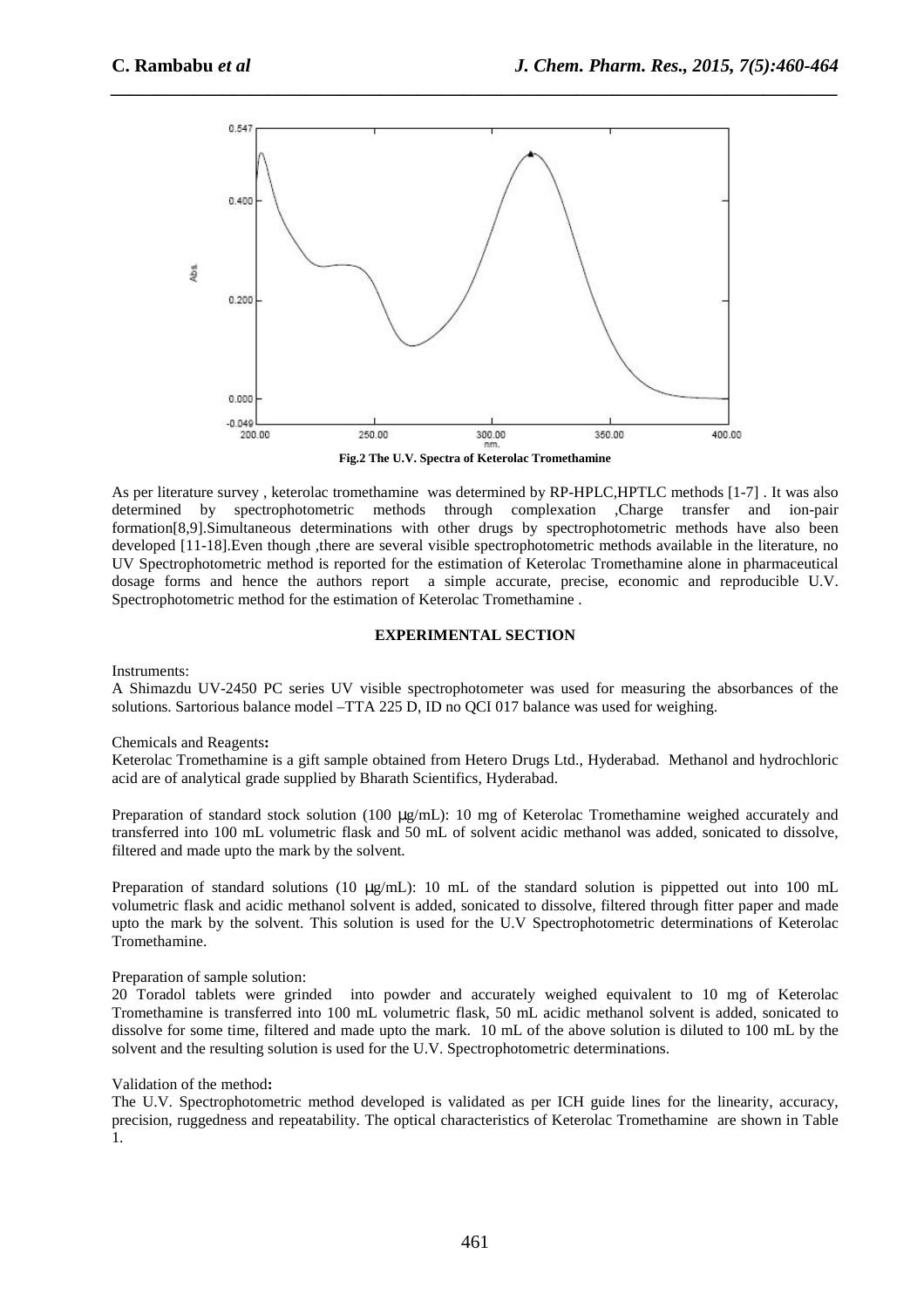| S. No. | <b>Parameter</b>                                  | <b>Values</b>           |
|--------|---------------------------------------------------|-------------------------|
| 1.     | Absorbance maximum wave length (nm)               | 316                     |
| 2.     | Linearity range (Beer's Law Limits)               | $2.5 - 15.0 \,\mu g/mL$ |
| 3.     | Correlation coefficient                           | 0.9999                  |
| 4.     | Regression equation                               | $y=0.049x$              |
| 5.     | Slope                                             | 0.049                   |
| 6.     | Standard deviation $(\sigma)$                     | 0.2677                  |
| 7.     | $\frac{3.3\sigma}{4}$<br><b>LOD</b><br>$\mu$ g/mL | 15.33                   |
| 8.     | $\frac{10\sigma}{\sigma}$<br>$\mu$ g/mL<br>LOQ    | 46.47                   |

# *\_\_\_\_\_\_\_\_\_\_\_\_\_\_\_\_\_\_\_\_\_\_\_\_\_\_\_\_\_\_\_\_\_\_\_\_\_\_\_\_\_\_\_\_\_\_\_\_\_\_\_\_\_\_\_\_\_\_\_\_\_\_\_\_\_\_\_\_\_\_\_\_\_\_\_\_\_\_* **Table.1: Optical characteristics of Keterolac**

Linearity**:** 

The linearity of the method (Beer's Law limits) is studied by taking the absorbance's of six solutions of different concentrations of Keterolac Tromethamine at 316 nm wave length and a calibration Curve was constructed which is shown in Fig.2.The amounts of Keterolac present in the linear solutions and their absorbances are shown in Table.2.

| $Conc(\mu g)$ | <b>Absorbance</b> |
|---------------|-------------------|
| 0.00          | 0.00              |
| 2.50          | 0.124             |
| 5.00          | 0.248             |
| 7.50          | 0.371             |
| 10.00         | 0.496             |
| 12.50         | 0.619             |
| 15.00         | 0.744             |
|               |                   |





**Table.2: The amounts Keterolac Tromethamine present and their absorbance's at 316 nm** 

| S. No. | Level of the solution % | Amount of the Drug µg/mL | Absorbance |
|--------|-------------------------|--------------------------|------------|
|        |                         | 2.5                      | 0.124      |
|        | 50                      | 5.0                      | 0.248      |
|        |                         | 7.5                      | 0.371      |
|        | 10C                     | 10.0                     | 0.496      |
|        | 125                     | 12.5                     | 0.619      |
|        |                         | 5.0                      | 0.744      |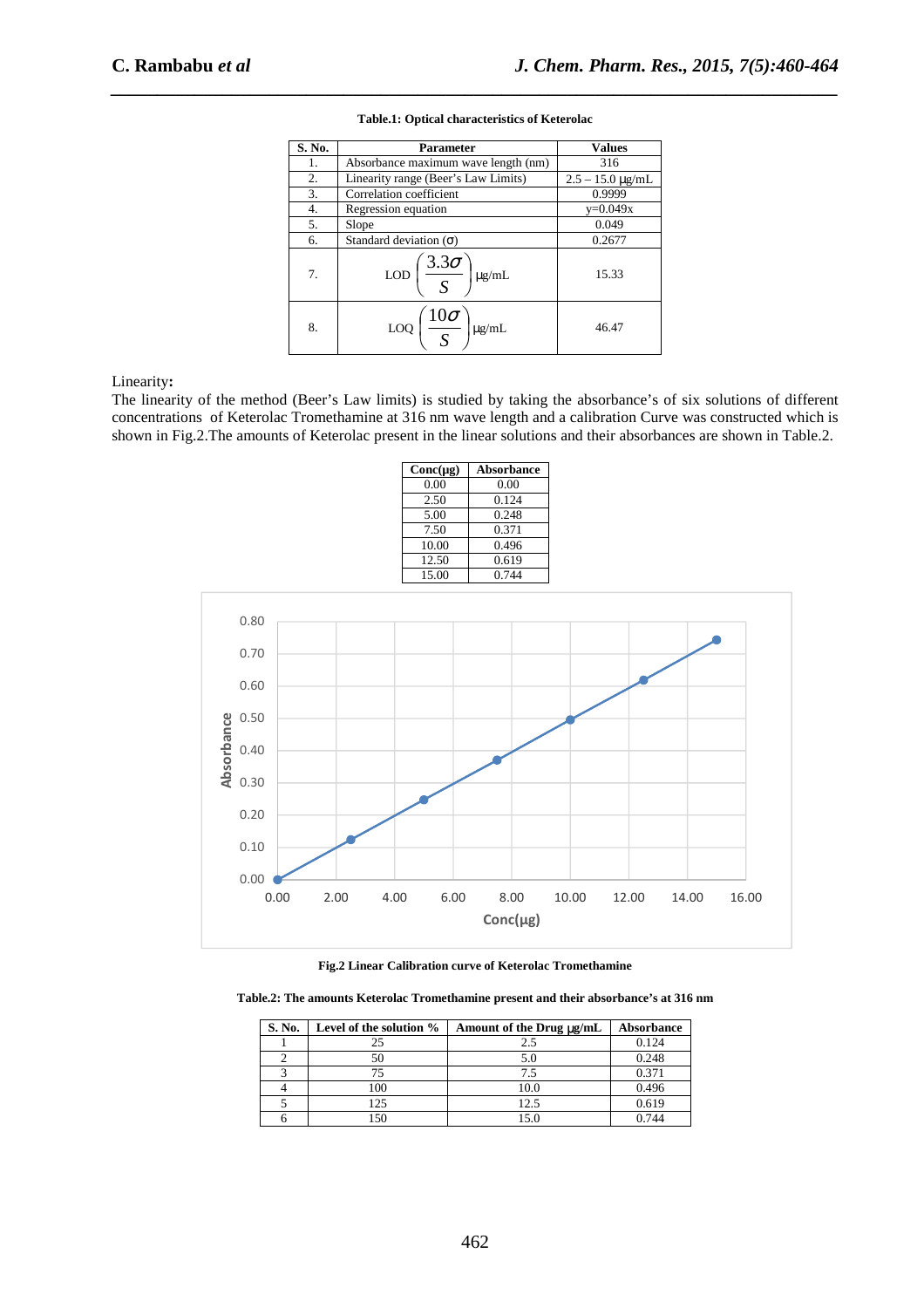## Accuracy (Recovery Studies):

The accuracy of the method is determined by the standard addition of API and recovery method. A known amount of pure Keterolac Tromethamine is added to the pre analysed sample of Keterolac Tromethamine(10  $\mu$ g/mL) solution and the resulting solution is analysed by the present method and %RSD is calculated. The lower value of %RSD indicates the accuracy of the method. The amounts of Keterolac Tromethamine recovered – accuracy studies are shown in Table 3.

*\_\_\_\_\_\_\_\_\_\_\_\_\_\_\_\_\_\_\_\_\_\_\_\_\_\_\_\_\_\_\_\_\_\_\_\_\_\_\_\_\_\_\_\_\_\_\_\_\_\_\_\_\_\_\_\_\_\_\_\_\_\_\_\_\_\_\_\_\_\_\_\_\_\_\_\_\_\_*

| <b>S. No.</b> | Level<br>$\frac{0}{0}$ | <b>Amount taken</b><br>$\mu$ g/mL | <b>Amount of API</b><br>added ug/mL | <b>Total amount</b><br>present $\mu$ g/mL | <b>Amount recovered</b> | % of recovery |
|---------------|------------------------|-----------------------------------|-------------------------------------|-------------------------------------------|-------------------------|---------------|
| . .           | 80                     |                                   |                                     |                                           | 17.862                  | 99.23         |
| <u>.</u>      | 100                    |                                   |                                     | 20                                        | 19.863                  | 99.315        |
| υ.            | 120                    |                                   |                                     |                                           | 21.885                  | 99.480        |

#### **Table 3: Amounts of Keterolac recoved – Accuracy studies**

Precision:

The precision of the method is the concurrence among the individual results taken under identical conditions on different days and on the same day. By analysing 8 µg/mL ,10 µg/mL and 12 µg/mL of Keterolac Tromethamine three times in each day and one time each in a day in three days, precision of the method is determined. The results of precision are shown in Table 4.

#### **Table.4: Results of Precision**

| S. No. | Level%          | Conc. of solution $\mu$ g/mL | Intraday % RSD | Interday %RSD |
|--------|-----------------|------------------------------|----------------|---------------|
|        | 80              |                              | 0.146          | 0.145         |
|        | 100             |                              | 0.116          | 0.117         |
|        | $\overline{20}$ |                              | 0.098          | 0.097         |

## Ruggedness**:**

The ruggedness of an analytical method is determined by the analysis of the same sample under different conditions, such as by different analysts, different instruments in different laboratories etc. The ruggedness of the proposed method is determined by the analysis of identical solutions by different analysts under identical conditions. The results of ruggedness are shown in Table 5.

#### **Table 5: Results of Ruggedness**

| <b>S. No.</b> | Amount taken $\vert$ Analyst – I $\vert$ %RSD |                    |       | $\vert$ Analyst – II $\vert \%$ RSD |       |
|---------------|-----------------------------------------------|--------------------|-------|-------------------------------------|-------|
|               |                                               | $9.818 \text{ µg}$ | 0.455 | ug                                  | 0.407 |

### Repeatability**:**

Six solutions of Keterolac Tromethamine are analysed and the repeatability is determined. The results of repeatability are shown in Table-6.

#### **Table 6: Results of Repeatability**

| $\mathbf{S}$ . No. | Amount of the drug taken $\mu$ g   Amount found $\mu$ g   ' | % Recoverv | $%$ RSD |
|--------------------|-------------------------------------------------------------|------------|---------|
|                    |                                                             |            |         |

Determination of Assay of the Sample**:** 

Six identical solutions of the sample are taken and their absorbances are measured. By statistical methods, the %RSD value is evaluated .The results of pharmaceutical dosage form Toradol is shown in Table 7.

## **Tables 7: Results of Pharmaceutical Dosage form Toradol**

| S. No.   Amount of Toradol taken   Amount found   % of Assay |      |
|--------------------------------------------------------------|------|
| .0 mg                                                        | ⊋Q ¤ |

## **RESULTS AND DISCUSSION**

The U.V. Spectra of Keterolac Tromethamine has shown maximum absorbance at 316 nm wave length. Keterolac Tromethamine obeys Beer's Law in the concentration range 2.5-15 µg/mL with correlation coefficient 0.9999 .The optical characteristics of Keterolac Tromethamine are show in Table 2. Sample is analysed by the present method and the % of amount found was 99.3 which is in the range  $100+1$ . The accuracy of the method is tested by adding known amount of the Keterolac Tromethamine API to the pre- analysed sample and the amount of assay present in